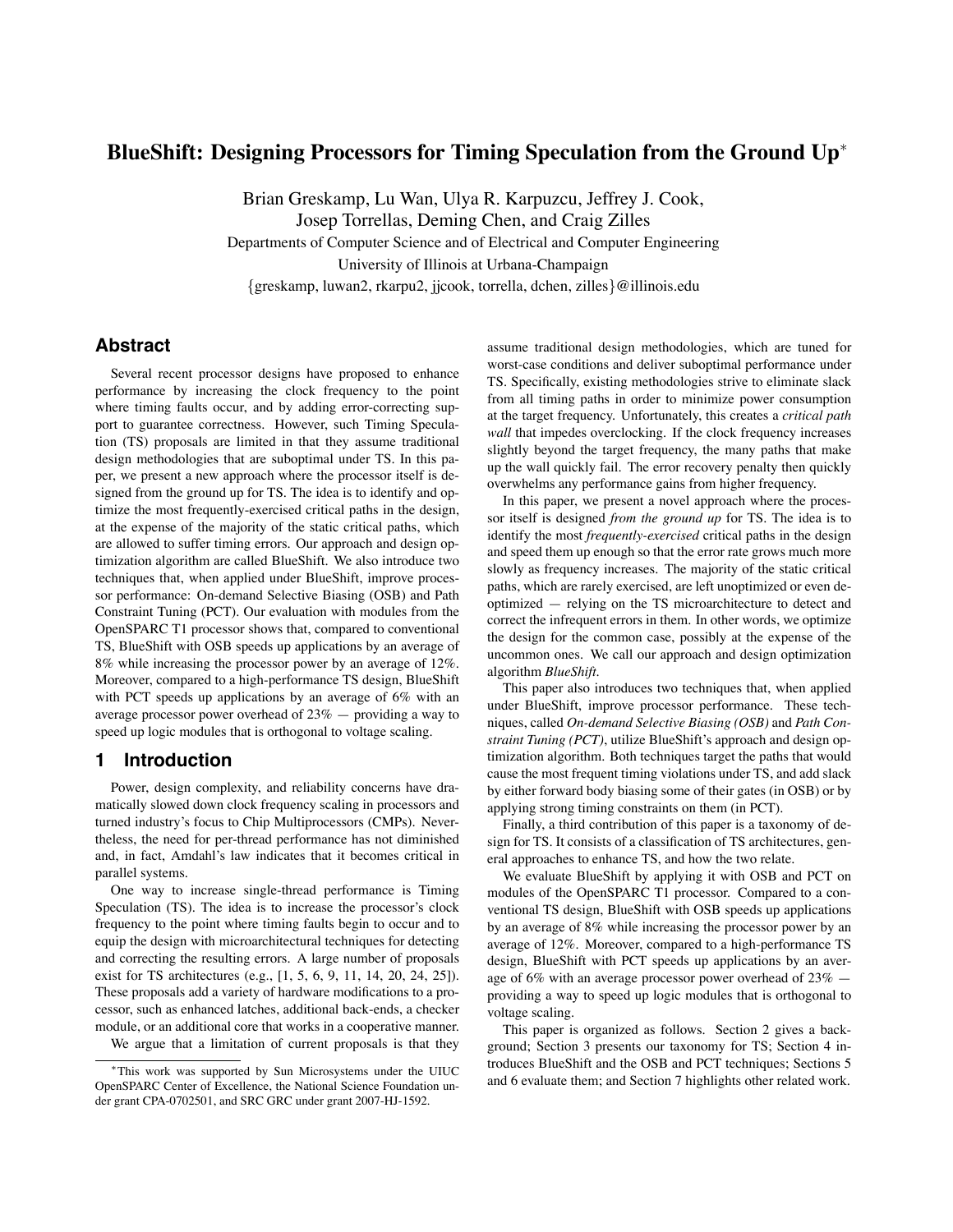# **2 Timing Speculation (TS)**

As we increase a processor's clock frequency beyond its *Rated Frequency*  $f_r$ , we begin to consume the guardband that was set up for process variation, aging, and extreme temperature and voltage conditions. As long as the processor is not at its environmental limits, it can be expected to operate fault-free under this overclocking. However, as frequency increases further, we eventually reach a *Limit Frequency*  $f_0$ , beyond which faults begin to occur. The act of overclocking the processor past  $f_0$  and tolerating the resulting errors is *Timing Speculation (TS)*.

TS provides a performance improvement when the speedup from the increased clock frequency subsumes the overhead of recovering from the timing faults. To see how, consider the performance *perf(f)* of the processor clocked at frequency *f*, in instructions per second:

$$
perf(f) = \frac{f}{CPI_{norc}(f) + CPI_{rc}(f)} =
$$
  
= 
$$
\frac{f}{CPI_{norc}(f) \times (1 + P_E(f) \times rp)} =
$$
  
= 
$$
\frac{f \times IPC_{norc}(f)}{1 + P_E(f) \times rp}
$$
 (1)

where, for the average instruction,  $CPI_{\text{norc}}(f)$  are the cycles taken without considering any recovery time, and  $CPI_{rc}(f)$  are cycles lost to recovery from timing errors. In addition,  $P_E$  is the probability of error (or error rate), measured in errors per nonrecovery cycle. Finally, *rp* is the recovery penalty per error, measured in cycles.

Figure 1 illustrates the tradeoff. The plots show three regions. In Region 1,  $f < f_0$ , so  $P_E$  is zero and *perf* increases consistently, impeded only by the application's increasing memory CPI. In Region 2, errors begin to manifest, but *perf* continues to increase because the recovery penalty is small enough compared to the frequency gains. Finally, in Region 3, recovery overhead becomes the limiting factor, and *perf* falls off abruptly as *f* increases.



Figure 1: Error rate (a) and performance (b) versus frequency under TS.

Conventional processors work at point *a* in the figures, or at best at *b*. TS processors can work at *c*, therefore delivering higher single-thread performance.

# **2.1 Overview of TS Microarchitectures**

A TS microarchitecture must maintain a high IPC at high frequencies with as small a recovery penalty as possible — all within the confines of power and area constraints. Unsurprisingly, differing design goals give rise to a diversity of TS microarchitectures. In the following, we group existing proposals into two broad categories.

#### **2.1.1 Stage-Level TS Microarchitectures**

Razor [5], TIMERRTOL [24], CTV [14], and X-Pipe [25] detect faults at pipeline-stage boundaries by comparing the values latched from speculatively-clocked logic to known good values generated by a checker. This checker logic can be an entire copy of the circuit that is safely clocked [14, 24]. A more efficient option, proposed in Razor [5], is to use a single copy of the logic to do both speculation and checking. This approach works by wave-pipelining the logic [4] and latching the output values of the pipeline stage twice: once in the normal pipeline latch, and a fraction of a cycle later in a *shadow latch*. The shadow latch is guaranteed to receive the correct value. At the end of each cycle, the shadow and normal latch values are compared. If they agree, no action is taken. Otherwise, the values in the shadow latches are used to repair the pipeline state.

Another stage-level scheme, Circuit Level Speculation (CLS) [9], accelerates critical blocks (rename, adder, and issue) by including a custom-designed speculative "approximation" version of each. For each approximation block, CLS also includes two fully correct checker instances clocked at half speed. Comparison occurs on the cycle after the approximation block generates its result, and recovery may involve re-issuing errant instructions.

## **2.1.2 Leader-Checker TS Microarchitectures**

In CMPs, two cores can be paired in a leader-checker organization, with both running the same (or very similar) code, as in Slipstream [20], Paceline [6], Optimistic Tandem [11], and Reunion [18]. The leader runs speculatively and can relax functional correctness. The checker executes correctly and may be sped up by hints from the leader as it checks the leader's work.

Paceline [6] was designed specifically for TS. The leader is clocked at a frequency higher than the Limit Frequency  $f_0$ , while the checker is clocked at the Rated Frequency  $f_r$ . Paceline allows adjacent cores in the CMP to operate either as a pair (a leader with TS and a safe checker), or separately at  $f<sub>r</sub>$ . In paired mode, the leader sends branch results to the checker and prefetches data into a shared L2, allowing the checker to keep up. The two cores periodically exchange checkpoints of architectural state. If they disagree, the checker copies its register state to the leader. Because the two cores are loosely coupled, they can be disconnected and used independently in workloads that demand throughput instead of response time.

One type of leader-checker microarchitecture sacrifices this configurability in pursuit of higher frequency by making the leader core functionally incorrect by design. Optimistic Tandem [11] achieves this by pruning infrequently-used functionality from the leader. DIVA [1] can also be used in this manner by using a functionally incorrect main pipeline. This approach requires the checker to be dedicated and always on.

# **3 Taxonomy of Design for TS**

To understand the design space, we propose a taxonomy of design for TS from an architectural perspective. It consists of a classification of TS microarchitectures and of general approaches to enhance TS, and how they relate.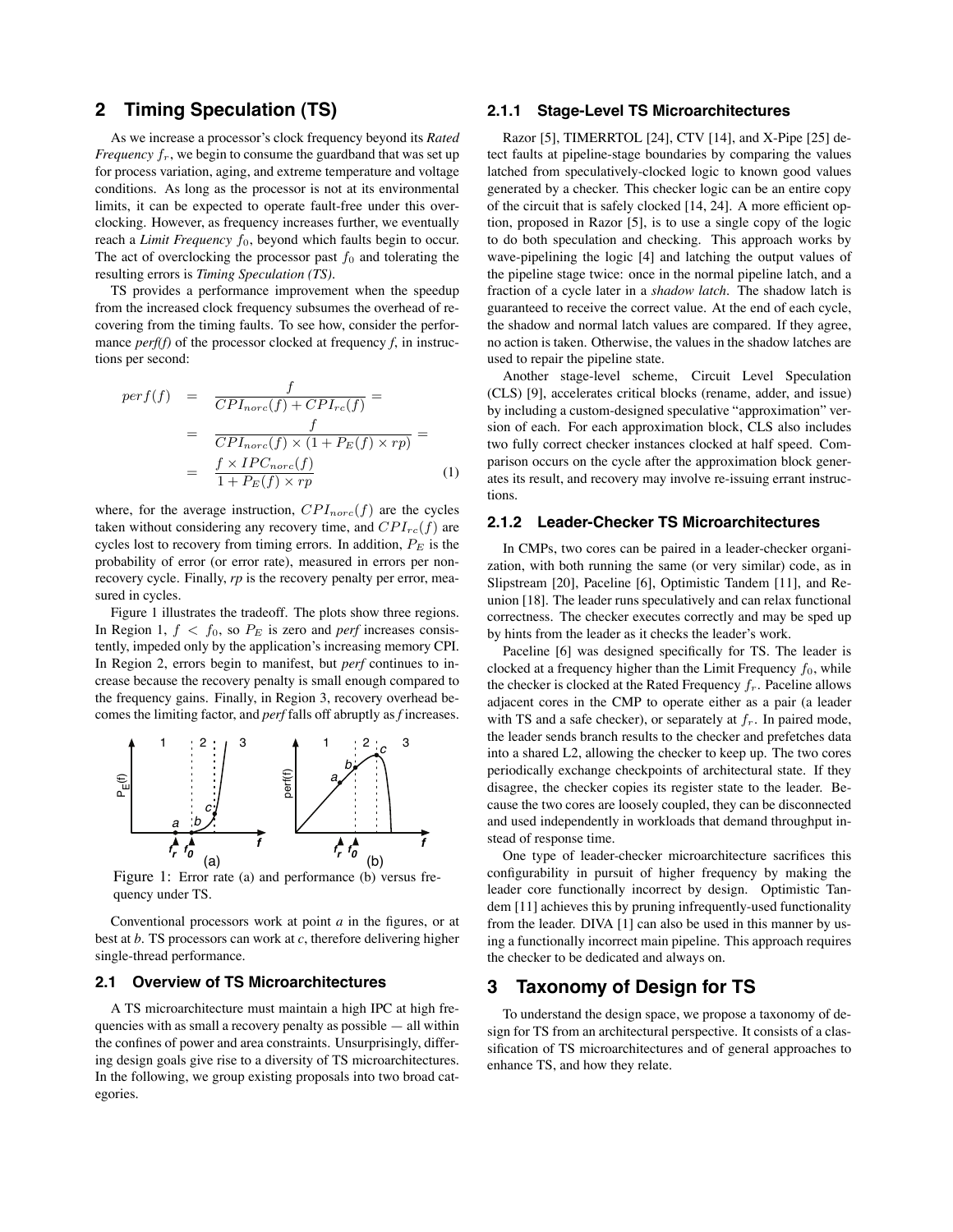

Figure 2: General approaches to enhance TS by reshaping the  $P_E(f)$  curve. Each approach shows the curve before reshaping (in dashes) and after (solid), and the working point of a processor before (*a*) and after (*b*).

### **3.1 Classification of TS Microarchitectures**

We classify existing proposals of TS microarchitectures according to: (1) whether the fault detection and correction hardware is always on (*Checker Persistence*), (2) whether functional correctness is sacrificed to maximize speedup regardless of the operating frequency (*Functional Correctness*), and (3) whether checking is done at pipeline-stage boundaries or upon retirement of one or more instructions (*Checking Granularity*). In the following, we discuss these axes. Table 1 classifies existing proposals of TS microarchitectures according to these axes.

| Microarchitecture  | Checker     | Functional  | Checking    |  |
|--------------------|-------------|-------------|-------------|--|
|                    | Persistence | Correctness | Granularity |  |
| Razor $[5]$        | Always-on   | Correct     | Stage       |  |
| Paceline [6]       | On-demand   | Correct     | Retirement  |  |
| $X-Pipe [25]$      | Always-on   | Correct     | Stage       |  |
| <b>CTV</b> [14]    | Always-on   | Correct     | Stage       |  |
| TIMERRTOL [24]     | Always-on   | Correct     | Stage       |  |
| <b>CLS</b> [9]     | Always-on   | Relaxed     | Stage       |  |
| Slipstream [20]    | Always-on   | Relaxed     | Retirement  |  |
| Optim. Tandem [11] | Always-on   | Relaxed     | Retirement  |  |
| DIVA [1]           | Always-on   | Relaxed     | Retirement  |  |

Table 1: Classification of existing proposals of TS microarchitectures.

#### **3.1.1 Checker Persistence**

The checker hardware that performs fault detection and correction can be kept *Always-on* or just *On-demand*. If singlethread performance is crucial all the time, the processor will always operate at a speculative frequency. Consequently, an Always-on checker suffices. This is the approach of most existing proposals. However, future CMPs must manage a mix of throughput- and latency-oriented tasks. To save power when executing throughput-oriented tasks, it is desirable to disable the checker logic and operate at  $f_r$ . We refer to schemes where the checker can be engaged and disengaged as On-demand checkers.

#### **3.1.2 Functional Correctness**

Relaxing functional correctness can lead to higher clock frequencies. This can be accomplished by not implementing rarelyused logic, such as in Optimistic Tandem [11] and CLS [9], by not running the full program, such as in Slipstream [20], or even by tolerating processors with design bugs, such as in DIVA [1]. These *Relaxed* schemes suffer from errors regardless of the clock frequency. This is in contrast to *Correct* schemes, which guarantee error-free operation at and below the Limit Frequency.

Relaxing functional correctness imposes a single (speculative) mode of operation, demanding an Always-on checker. Correctness at the Limit Frequency and below is a necessary condition for checker schemes based on wave pipelining [4] like Razor [5], or On-demand checker schemes like Paceline [6].

#### **3.1.3 Checking Granularity**

Checking can be performed at pipeline-stage boundaries (*Stage*) or upon retirement of one or more instructions (*Retirement*). In Stage schemes, speculative results are verified at each pipeline latch before propagating to the next stage. Because faults are detected within one cycle of their occurrence, the recovery entails, at worst, a pipeline flush. The small recovery penalty enables these schemes to deliver performance even at high fault rates. However, eager fault detection prevents them from exploiting *masking* across pipeline stages.

The alternative is to defer checking until retirement. In this case, because detection is delayed, and because recovery may involve heavier-weight operations, the recovery penalty is higher. On the other hand, Retirement schemes do not need to recover on faults that are microarchitecturally masked, and the looselycoupled checker may be easier to build.

#### **3.2 General Approaches to Enhance TS**

Given a TS microarchitecture, Equation 1 shows that we can improve its performance by reducing  $P_E(f)$ . To accomplish this, we propose four general approaches. They are graphically shown in Figure 2. Each of the approaches is shown as a way of reshaping the original  $P_E(f)$  curve of Figure 1(a) (now in dashes) into a more favorable one (solid). For each approach, we show that a processor that initially worked at point *a* now works at *b*, which has a lower  $P_E$  for the same *f*.

*Delay Trading* (Figure 2(a)) slows-down *infrequentlyexercised* paths and uses the resources saved in this way to speed up *frequently-exercised* paths for a given design budget. This leads to a lower Limit Frequency  $f_0'$  when compared to the one in the base design  $f_0$  in exchange for a higher frequency under TS.

*Pruning* or *Circuit-level Speculation* (Figure 2(b)) removes the infrequently-exercised paths from the circuit in order to speed-up the common case. For example, the carry chain of the adder is only partially implemented to reduce the response time for most input values [9]. Pruning results in a higher frequency for a given  $P_E$ , but sacrifices the ability to operate error-free at any frequency.

*Delay Scaling* (Figure 2(c)) and *Targeted Acceleration* (Figure 2(d)) speed-up paths and, therefore, shift the curve toward higher frequencies. The approaches differ in which paths are sped-up. Delay Scaling speeds-up largely all paths, while Targeted Acceleration targets the common-case paths. As a result,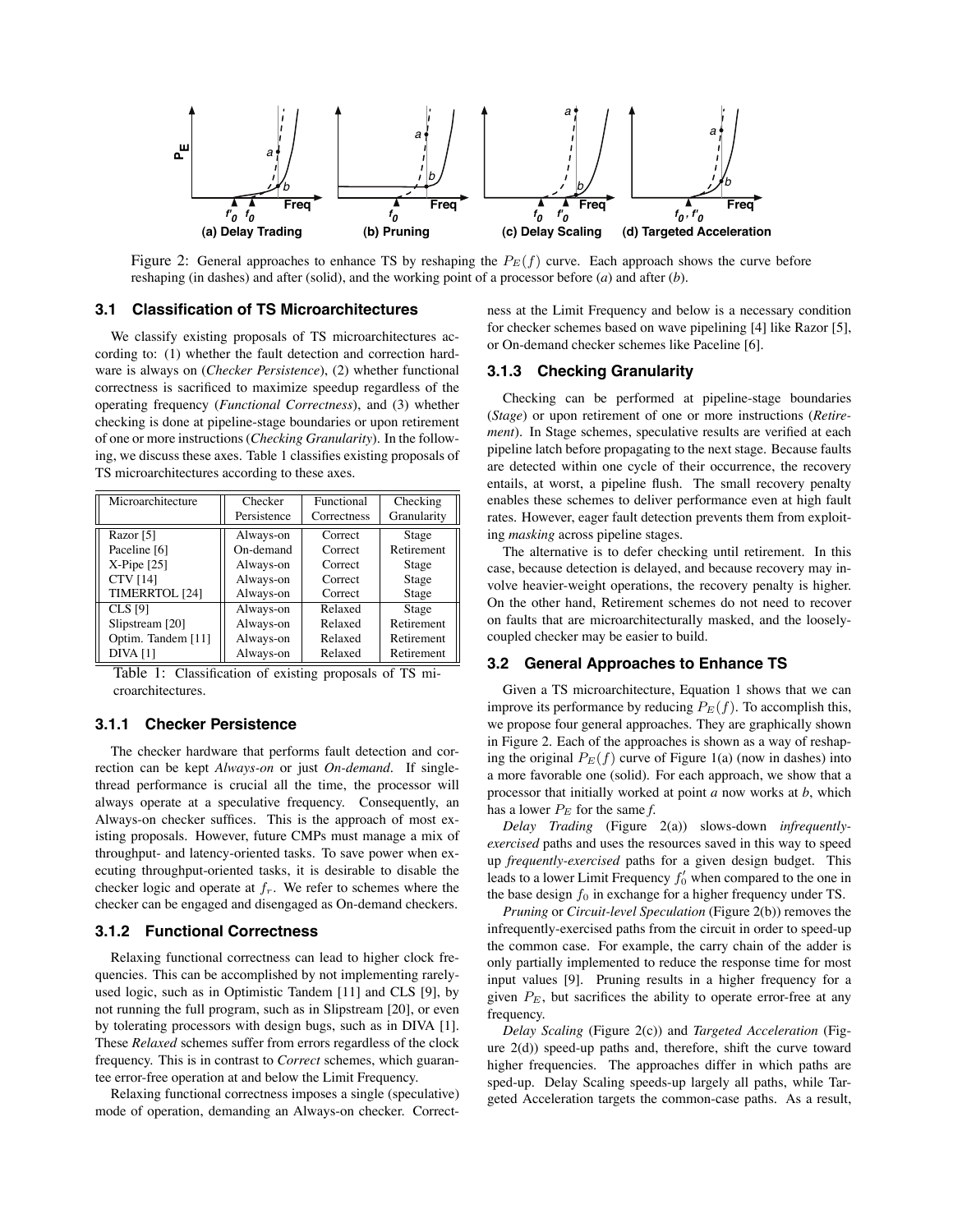| TS Microarchitectural Characteristic | Implication on TS-Enhancing Approach                                     |
|--------------------------------------|--------------------------------------------------------------------------|
| <b>Checker Persistence</b>           | Delay Trading is undesirable with On-demand microarchitectures           |
| <b>Functional Correctness</b>        | Pruning is incompatible with Correct microarchitectures                  |
| <b>Checking Granularity</b>          | All approaches are applied more aggressively to Stage microarchitectures |
|                                      |                                                                          |

Table 2: How TS microarchitectural choices impact what TS-enhancing approaches are most appropriate.

while Delay Scaling always increases the Limit Frequency, Targeted Acceleration does not, as  $f_0'$  may be determined by the infrequently-exercised critical paths. However, Targeted Acceleration is more energy-efficient. Both approaches can be accomplished with techniques such as supply voltage scaling or body biasing [22].

The EVAL framework of Sarangi *et al.* [13] also pointed out that the error rate versus frequency curve can be reshaped. Their framework examined changing the curve as in the *Delay Scaling* and Targeted Acceleration approaches, which were called *Shift* and *Tilt*, respectively, to indicate how the curve changes shape.

### **3.3 Putting It All Together**

The choice of a TS microarchitecture directly impacts which TS-enhancing approaches are most appropriate. Table 2 summarizes how TS microarchitectures and TS-enhancing approaches relate.

*Checker Persistence* directly impacts the applicability of Delay Trading. Recall that Delay Trading results in a lower Limit Frequency than the base case. This would force On-demand checking architectures to operate at a lower frequency in the non-TS mode than in the base design, leading to sub-optimal operation. Consequently, Delay Trading is undesirable with On-demand checkers.

The *Functional Correctness* of the microarchitecture impacts the applicability of Pruning. Pruning results in a non-zero  $P_E$  regardless of the frequency. Consequently, Pruning is incompatible with Correct TS microarchitectures, such as those based on wave pipelining (e.g., Razor) or on-demand checking (e.g., Paceline).

*Checker Granularity* dictates how aggressively any of the TSenhancing approaches can be applied. An approach is considered more aggressive if it allows more errors at a given frequency. Since Stage microarchitectures have a smaller recovery penalty than Retirement ones, all the TS-enhancing approaches can be applied more aggressively to Stage microarchitectures.

# **4 Designing Processors for TS**

Our goal is to design processors that are especially suited for TS. Based on the insights from the previous section, we propose: (1) a novel processor design methodology that we call *BlueShift* and (2) two techniques that, when applied under BlueShift, improve processor frequency. These two techniques are instantiations of the approaches introduced in Section 3.2. Next, we present BlueShift and then the two techniques.

#### **4.1 The BlueShift Framework**

Conventional design methods use timing analysis to identify the static critical paths in the design. Since these paths would determine the cycle time, they are then optimized to reduce their latency. The result of this process is that designs end up having a *critical path wall*, where many paths have a latency equal to or only slightly below the clock period.

We propose a different design method for TS processors, where it is fine if some paths take longer than the period. When these paths are exercised and induce an error, a recovery mechanism is invoked. We call the paths that take longer than the period *Overshooting* paths. They are not critical because they do not determine the period. However, they hurt performance in proportion to how often they are exercised and cause errors.

Consequently, a key principle when designing processors for TS is that, rather than working with static distributions of path delays, we need to work with *dynamic* distributions of path delays. Moreover, we need to focus on optimizing the paths that overshoot most frequently *dynamically* — by trying to reduce their latency. Finally, we can leave unoptimized many overshooting paths that are exercised only infrequently — since we have a fault correction mechanism.

BlueShift is a design methodology for TS processors that uses these principles. In the following, we describe how BlueShift identifies dynamic overshooting paths and its iterative approach to optimization.

### **4.1.1 Identifying Dynamic Overshooting Paths**

BlueShift begins with a gate-level implementation of the circuit from a traditional design flow. A representative set of benchmarks is then executed on a simulator of the circuit. At each cycle of the simulation, BlueShift looks for latch inputs that change after the cycle has elapsed. Such endpoints are referred to as overshooting. As an example, Figure 3 shows a circuit with a target period of 500ns. The numbers on the nets represent their switching times on a given cycle. Note that a net may switch more than once per cycle. Since endpoints *X* and *Y* both transition after 500ns, they are designated as overshooting for this cycle. Endpoint *Z* has completed all of its transitions before 500ns, so it is non-overshooting for this cycle.



Figure 3: Circuit annotated with net transition times, showing two overshooting paths for this cycle.

Once the overshooting endpoints for a cycle are known, BlueShift determines the path of gates that produced their transitions. These are the overshooting paths for the cycle, and are the objects on which any optimization will operate. To identify these paths, BlueShift annotates all nets with their transition times. It then backtraces from each overshooting endpoint. As it backtraces from a net with transition time  $t_n$ , it locates the driving gate and its input whose transition at time  $t_i$  caused the change at  $t_n$ . For example, in Figure 3, the algorithm backtraces from  $X$ and finds the path  $b \to c \to e$ . Therefore, path  $b \to c \to e$  is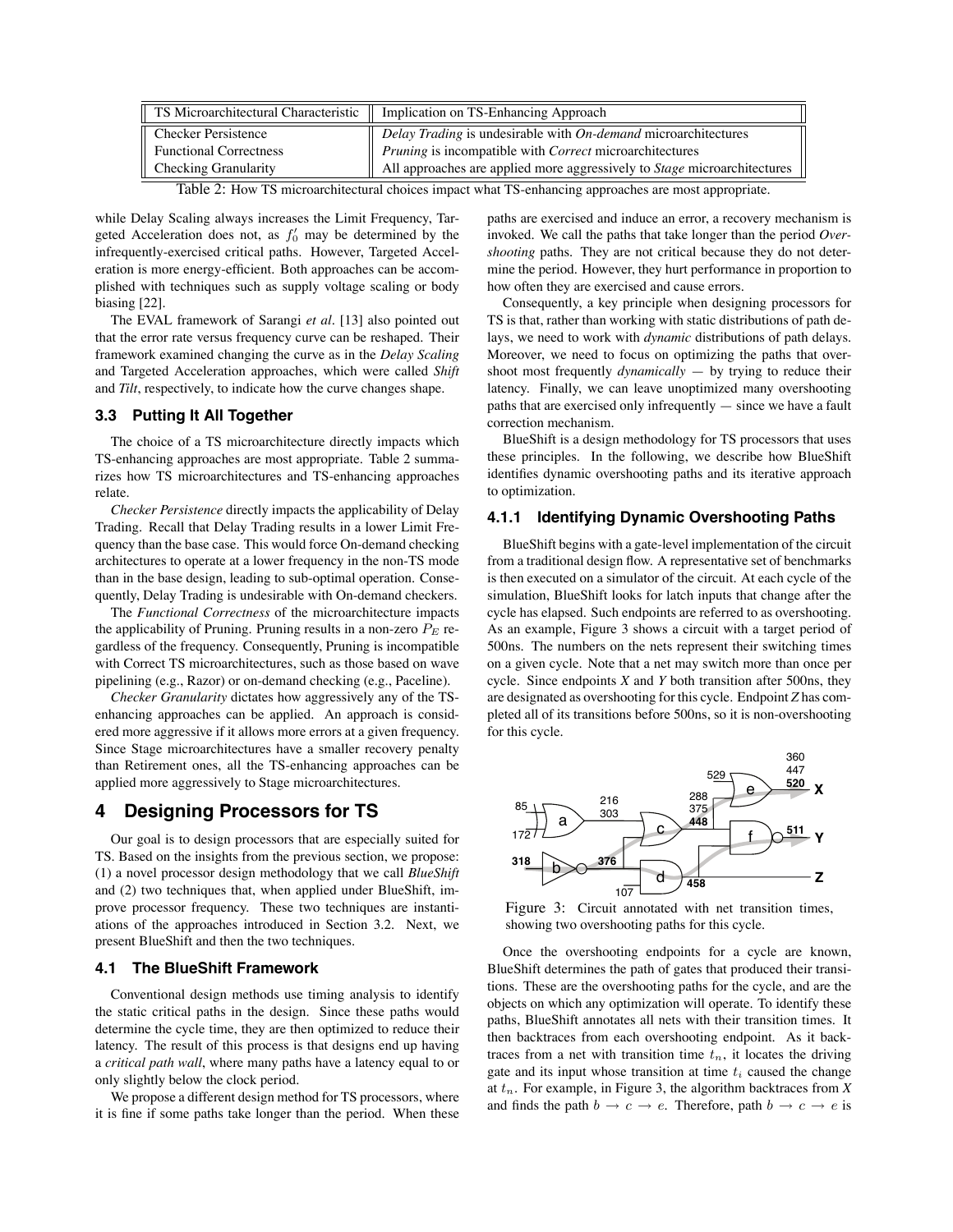overshooting for the cycle shown.

For each path  $p$  in the circuit, the analysis creates a set of cycles  $D(p)$  in which that path overshoots. If  $N_{cycles}$  is the number of simulated cycles, we define the *Frequency of Overshooting* of path p as  $d(p) = |D(p)|/N_{cycles}$ . Then, the rate of errors per cycle in the circuit  $(P_E)$  is upper-bounded by  $min(1, \sum_p d(p))$ . To reduce  $P_E$ , BlueShift focuses on the paths with the *highest* frequency of overshooting first. Once enough of these paths have been accelerated and  $P_E$  drops below a pre-set target, optimization is complete; the remaining overshooting paths are ignored.

### **4.1.2 Iterative Optimization Flow**

BlueShift makes iterative optimizations to the design, addressing the paths with the highest frequency of overshooting first. As the design is transformed, new dynamic overshooting paths are generated and addressed in subsequent iterations. This iterative process stops when  $P_E$  falls below target. Figure 4 illustrates the full process. It takes as inputs an initial gate-level design and the designer's target speculative frequency and  $P_E$ .



Figure 4: The BlueShift optimization flow.

At the head of the loop (Step 1), a physical-aware optimization flow takes a list of design changes from the previous iteration and applies them as it performs aggressive logical and physical optimizations. The output of Step 1 is a fully placed and routed physical design suitable for fabrication. Step 2 begins the embarrassingly-parallel profiling phase by selecting *n training* benchmarks. In Step 3, one gate-level timing simulation is initiated for each benchmark. Each simulation runs as many instructions as is economical and then computes the frequencies of overshooting for all paths exercised during the execution. Before Step 4, a global barrier waits for all of the individual simulations to finish. Then, the overall frequency of overshooting for each path is computed by averaging the measure for that path over the individual simulation instances. BlueShift also computes the average  $P_E$  across all simulation instances.

BlueShift then performs the exit test. If  $P_E$  is less than the designer's target, then optimization is complete; the physical design after Step 1 of the current iteration is ready for production. As a final validation, BlueShift executes another set of timing simulations using a different set of benchmarks (the *Evaluation* set) to produce the final  $P_E$  versus  $f$  curve. This is the curve that we use to evaluate the design.

If, on the other hand,  $P_E$  exceeds the target, we collect the set of paths with the highest frequency of overshooting, and use an optimization technique to generate a list of design changes to speed-up these paths (Step 5). Different optimization techniques can be used to generate these changes. We present two next.

#### **4.2 Techniques to Improve Performance**

To speed-up processor paths, we propose two techniques that we call *On-demand Selective Biasing (OSB)* and *Path Constraint Tuning (PCT)*. They are specific implementations of two of the general approaches to enhance TS discussed in Section 3.2, namely Targeted Acceleration and Delay Trading, respectively. We do not consider techniques for the other approaches in Figure 2 because a technique for Pruning was already proposed in [11] and Delay Scaling is a degenerate, less energy-efficient variant of Targeted Acceleration that lacks path targeting.

#### **4.2.1 On-Demand Selective Biasing (OSB)**

On-demand Selective Biasing (OSB) applies forward body biasing (FBB) [22] to one or more of the gates of each of the paths with the highest frequency of overshooting. Each gate that receives FBB speeds up, reducing the path's frequency of overshooting. With OSB, we push the  $P_E$  versus f curve as in Figure 2(d), making the processor faster under TS. However, by applying FBB, we also increase the leakage power consumed.

Figure 5(a) shows how OSB is applied, while Figure 5(b) shows pseudo code for the algorithm of Step 5 in Figure 4 for OSB. The algorithm takes as input a constant *k*, which is the fraction of all the dynamic overshooting in the design that will remain un-addressed after the algorithm of Figure 5(b) completes.

The algorithm proceeds as follows. At any time, the algorithm maintains a set of paths that are eligible for speedup ( $P_{eliq}$ ). Initially, at entry to Step 5 in Figure 4, Line 1 of the pseudo code in Figure 5(b) sets all the dynamic overshooting paths  $(P_{oversh})$ to be eligible for speedup. Next, in Line 2 of Figure 5(b), a loop begins in which one gate will be selected in each iteration to receive FBB. In each iteration, we start by considering all paths  $p$  in  $P_{eliq}$  weighted by their frequency of overshooting  $d(p)$ . We also define the weight of a gate  $q$  as the sum of the weights of all the paths in which it participates ( $paths(g)$ ). Then, Line 3 of Figure 5(b) greedily selects the gate  $(g_{sel})$  with the highest weight. Line 4 removes from  $P_{elig}$  all the paths in which the selected gate participates. Next, Line 5 adds the selected gate to the set of gates that will receive FBB  $(G_{FBB})$ . Finally, in Line 6, the loop terminates when the fraction of all the original dynamic overshooting that remains un-addressed is no higher than  $k$ .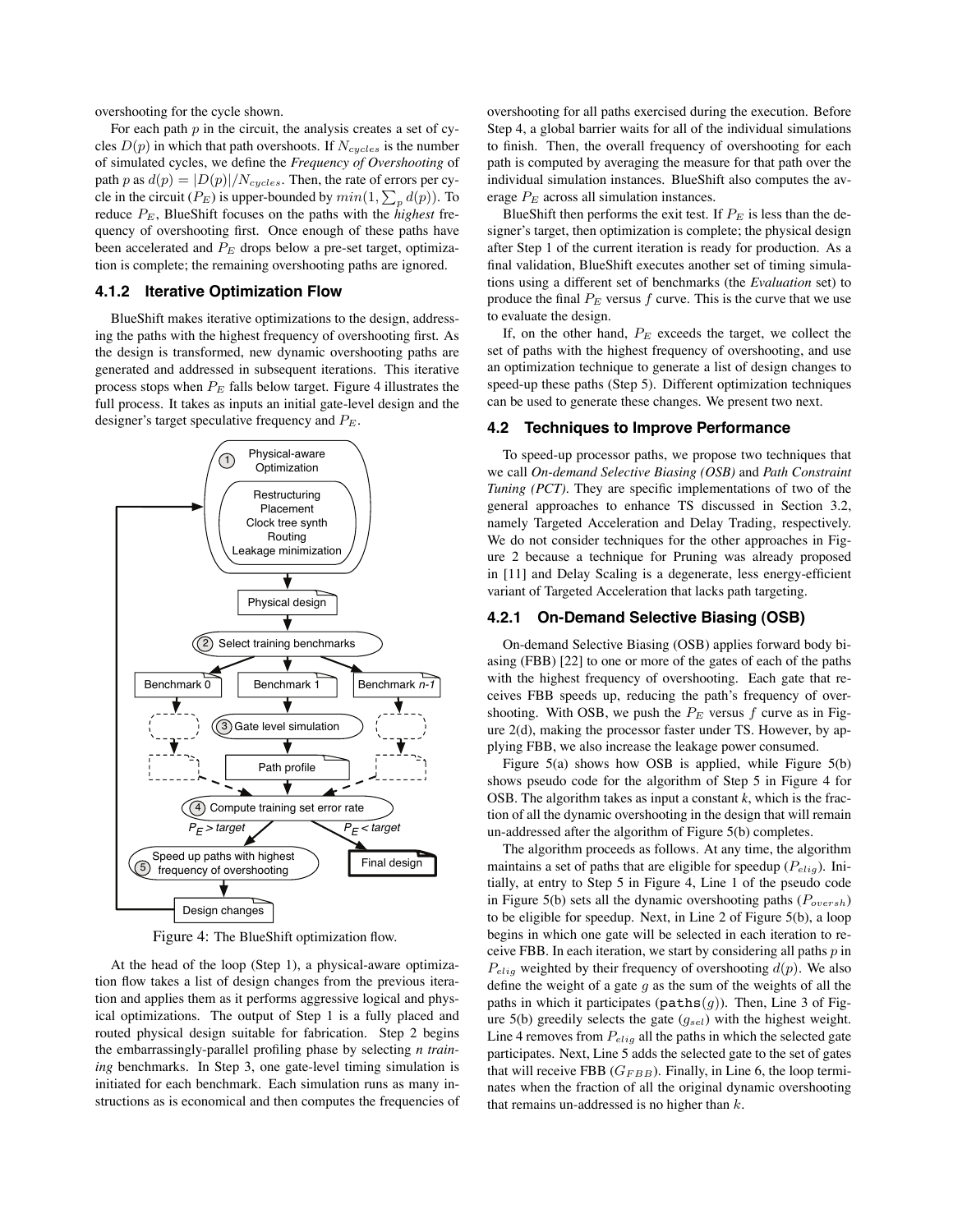

Figure 6: Transforming a circuit to reduce the delay of  $A \rightarrow Z$  at the expense of that of the other paths. The numbers represent the gate size.



(b) Figure 5: On-demand Selective Biasing (OSB): application to a chip (a) and pseudo code of the algorithm (b).

After this algorithm is executed in Step 5 of Figure 4, the design changes are passed to Step 1, where the physical design flow regenerates the netlist using FBB gates where instructed. In the next iteration of Figure 4, all timing simulations assume that those gates have FBB. We may later get to Step 5 again, in which case we will take the current dynamic overshooting paths and re-apply the algorithm. Note that the selection of FBB gates across iterations is monotonic; once a gate has been identified for acceleration, it is never reverted to standard implementation in subsequent iterations.

After the algorithm of Figure 4 completes, the chip is designed with body-bias signal lines that connect to the gates in  $G_{FBB}$ . The overhead of OSB is the extra static power dissipated by the gates with FBB and the extra area needed to route the body-bias lines and to implement the body-bias generator [22].

In TS architectures with On-demand checkers like Paceline [6] (Table 1), it is best to be able to disable OSB when the checker is not present. Indeed, the architecture without checker cannot benefit from OSB anyway, and disabling OSB also saves all the extra energy. Fortunately, this technique is easily and quickly disabled by removing the bias voltage. Hence the "on-demand" part of this technique's name.

## **4.2.2 Path Constraint Tuning (PCT)**

Path Constraint Tuning (PCT) applies stronger timing constraints on the paths with the highest frequency of overshooting, at the expense of the timing constraints on the other paths. The result is that, compared to the period  $T_0$  of a processor without TS at the Limit Frequency  $f_0$ , the paths that initially had the highest frequency of overshooting now take less than  $T_0$ , while the remaining ones take longer than  $T_0$ . PCT improves the performance of the common-case paths at the expense of the uncommon ones. With PCT, we change the  $P_E$  versus  $f$  curve as in Figure  $2(a)$ , making the processor faster under  $TS -$  although slower if it were to run without TS. This technique does not intrinsically have a power cost for the processor.

Existing design tools can transfer slack between connected paths in several ways, exhibited in Figure 6. The figure shows an excerpt from a larger circuit in which we want to speed up path  $A \rightarrow Z$  by transferring slack from other paths. Figure 6(a) shows the original circuit, and following to the right are successive transformations to speed up  $A \rightarrow Z$  at the expense of other paths. First, Figure 6(b) refactors the six-input AND tree to reduce the number of logic levels between *A* and *Z*. This transformation lengthens the paths that now have to pass through two 3-input ANDs. Figure 6(c) further accelerates  $A \rightarrow Z$  by increasing the drive strength of the critical AND. However, we have to downsize the connected buffer to avoid increasing the capacitive load on *A* and, therefore, we slow down  $A \rightarrow X$ . Figure 6(d) refines the gate layout to shorten the long wire on path  $A \rightarrow Z$  at the expense of lengthening the wire on  $A \to X$ . Finally, Figure 6(e) allocates a reduced- $V_t$  gate (or an FBB gate) along the  $A \rightarrow Z$ path. This speeds up the path but has a power cost, which may need to be recovered by slowing down another path.

The implementation of PCT is simplified by the fact that existing design tools already implement the transformations shown in Figure 6. However, they do all of their optimizations based on static path information. Fortunately, they provide a way of specifying "timing overrides" that increase or decrease the allowable delay of a specific path. PCT uses these timing overrides to specify timing constraints equal to the speculative clock period for paths with high frequency of overshooting, and longer constraints for the rest of the paths.

The task of Step 5 in Figure 4 for PCT is simply to generate a list of timing constraints for a subset of the paths. These constraints will be processed in Step 1. To understand the PCT algorithm, assume that the designer has a target period with TS equal to  $T_{ts}$ . In the first iteration of the BlueShift framework of Figure 4, Step 1 assigns a relaxed timing constraint to all paths. This constraint sets the path delays to  $r \times T_{ts}$  (where r is a relax-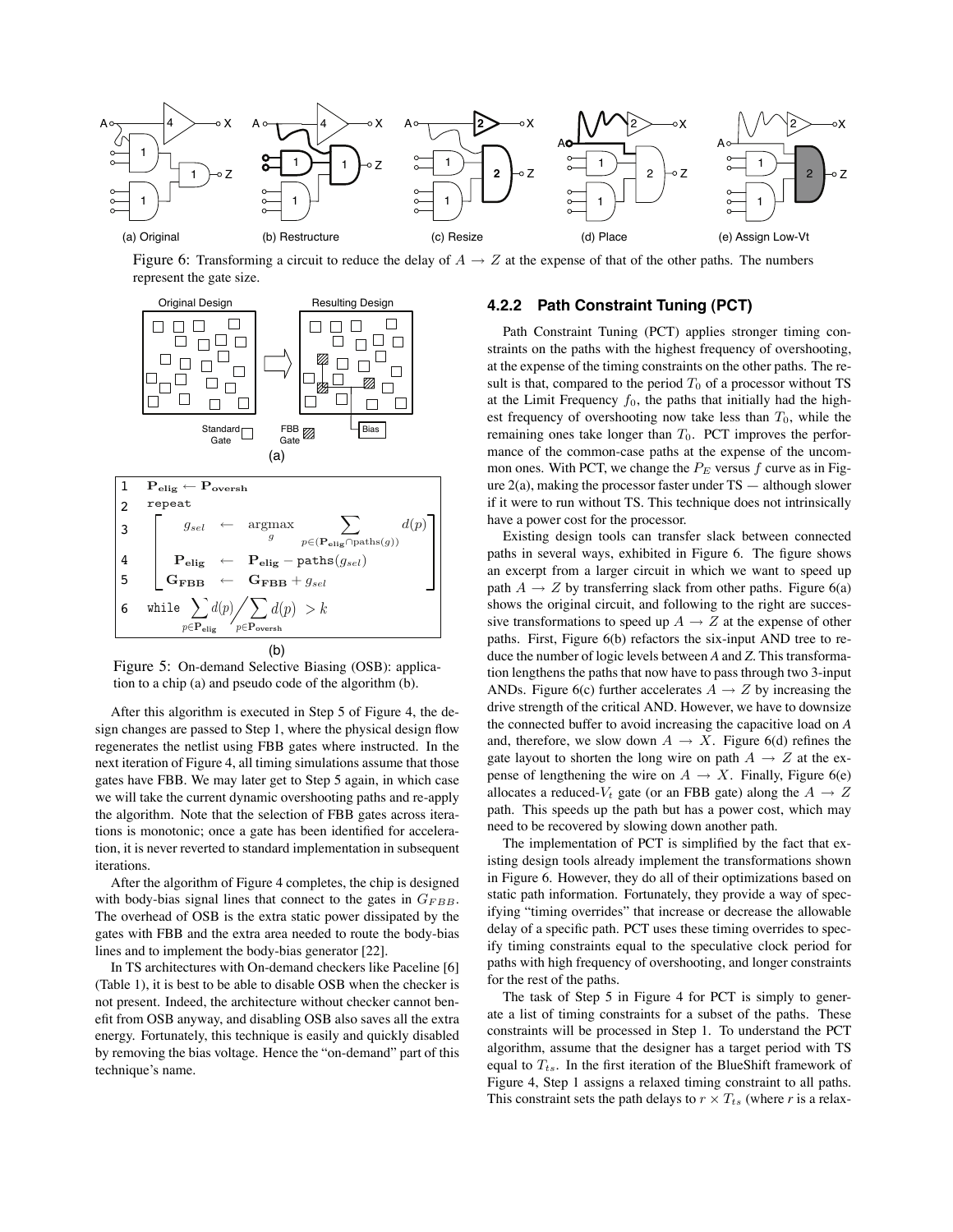| <b>General Processor/System Parameters</b>      |                                                                       |  |  |  |  |  |
|-------------------------------------------------|-----------------------------------------------------------------------|--|--|--|--|--|
| Width: 6-fetch 4-issue 4-retire OoO             | L1 D Cache: 16KB WT, 2 cyc round trip, 4 way, 64B line                |  |  |  |  |  |
| ROB: 152 entries                                | L1 I Cache: 16KB WB, 2 cyc round trip, 2 way, 64B line                |  |  |  |  |  |
| Scheduler: 40 fp, 80 int                        | L2 Cache: 2MB WB, 10 cyc round trip (at Rated $f$ ), 8 way, 64B line, |  |  |  |  |  |
| LSO Size: 54 LD, 46 ST                          | shared by two cores, has stride prefetcher                            |  |  |  |  |  |
| Branch Pred: 80Kb tournament                    | Memory: 400 cyc round trip (at Rated $f$ ), 10GB/s max                |  |  |  |  |  |
| <b>Paceline Parameters</b>                      | <b>Razor Parameters</b>                                               |  |  |  |  |  |
| Max Leader-Checker Lag: 512 instrs or 64 stores | Pipeline Fix and Restart Overhead: 5 cyc                              |  |  |  |  |  |
| Checkpoint Interval: 100 instrs                 | Total Target $P_E$ : 10 <sup>-3</sup> err/cyc                         |  |  |  |  |  |
| Checkpoint Restoration Overhead: 100 cyc        |                                                                       |  |  |  |  |  |
| Total Target $P_E$ : 10 <sup>-5</sup> err/cyc   |                                                                       |  |  |  |  |  |

|  | Table 3: Microarchitecture parameters |  |
|--|---------------------------------------|--|
|--|---------------------------------------|--|

ation factor), making them even longer than a period that would be reasonable without TS. When we get to Step 5, the algorithm first sorts all paths in order of descending frequency of overshooting at  $T_{ts}$ . Then, it greedily selects paths from this list leaving those whose combined frequency of overshooting is less than the target  $P_E$ . To these selected paths, it assigns a timing constraint equal to  $T_{ts}$ . Later, when the next iteration of Step 1 processes these constraints, it will ensure that these paths all fit within  $T_{ts}$ , possibly at the expense of slowing down the other paths.

At each successive iteration of BlueShift, Step 5 assigns the  $T_{ts}$  timing constraint to those paths that account for a combined frequency of overshooting greater than the target  $P_E$  at  $T_{ts}$ . Note that once a path is constrained, that constraint persists for all future BlueShift iterations. Eventually, after several iterations, a sufficient number of paths are constrained to meet the target  $P_E$ .

# **5 Experimental Setup**

The PCT and OSB techniques are both applicable to a variety of TS microarchitectures. However, to focus our evaluation, we mate each technique with a single TS microarchitecture that, according to Section 3.3, emphasizes its strengths. Specifically, an Always-on checker is ideal for PCT because it lacks a non-speculative mode of operation, where PCT's longer worstcase paths would force a reduction in frequency. Conversely, an On-demand microarchitecture is suited to OSB because it does have a non-speculative mode where worst-case delay must remain short. Moreover, OSB is easy to disable. Finally, the PCT design, where TS is on all the time, targets a high-performance environment, while the OSB one targets a more power-efficient environment. Overall, we choose a high-performance Always-on Stage microarchitecture (Razor [5]) for PCT and a power-efficient On-demand Retirement one (Paceline [6]) for OSB. We call the resulting BlueShift-designed microarchitecures *Razor+PCT* and *Paceline+OSB* respectively.

Table 3 shows parameter values for the processor and system architecture modeled in both experiments. The table also shows Paceline and Razor parameters for the OSB and PCT evaluations, respectively. In all cases, only the core is affected by TS; the L2 and main memory access times remain unaffected.

#### **5.1 Modeling**

To accurately model the performance and power consumption of a gate-level BlueShifted processor running applications requires a complex infrastructure. To simplify the problem, we partition the modeling task into two loosely-coupled levels. The lower level comprises the BlueShift circuit implementation, while the higher level consists of microarchitecture-level power and performance estimation.

At the circuit-modeling level, we sample modules from the OpenSPARC T1 processor [19], which is a real, optimized, industrial design. We apply BlueShift to these modules and use them to compute  $P_E$  and power estimates before and after BlueShift. At the microarchitecture level, we want to model a more sophisticated core than the OpenSPARC. To this end, we use the SESC [12] cycle-level execution-driven simulator to model the out-of-order core of Table 3.

The difficulty lies in incorporating the circuit-level  $P_E$  and power estimates into the microarchitecural simulation. Our approach is to assume that the modules from the OpenSPARC are representative of those in any other high-performance processor. In other words, we assume that BlueShift would induce roughly the same  $P_E$  and power characteristics on the out-of order microarchitecture that we simulate as it does on the in-order processor that we can measure directly.

In the following subsections, we first describe how we generate the BlueShifted circuits. We then show how  $P_E$  and power estimates are extracted from these circuits and used to annotate the microarchitectural simulation.

#### **5.1.1 BlueShifted Module Implementation**

To make the level of effort manageable, we focus our analysis on only a few modules of the OpenSPARC core. The chosen modules are sampled from throughout the pipeline, and are shown in Table 4. Taken together, these modules provide a representative profile of the various pipeline stages. For each module, the *Stage* column of the table shows where in the pipeline (Fetch/Decode, EXEcute, or MEMory) the module resides. The next two columns show the size in number of standard cells and the shortest worstcase delay attained by the traditional CAD flow without using any low- $V_t$  cells (which consume more power).

The next two columns show the per-module error rate targets under PCT and OSB. This is the  $P_E$  that BlueShift will try to ensure for each module. We obtain these numbers by apportioning a "fair share" of the total processor  $P_E$  to each module  $$ roughly according to its size. With these  $P_E$  targets, when the full pipeline is assembled (including modules not in the sample set), the total processor  $P_E$  will be roughly 10<sup>-3</sup> errors/cycle for PCT and  $10^{-5}$  for OSB. These were the target total  $P_E$  numbers in Table 3. They are appropriate for the average recovery overhead of the corresponding architectures: 5 cycles for Razor (Table 3) and about 1,000 cycles for Paceline (which include 100 cycles spent in checkpoint restoration as per Table 3). Indeed, with these values of  $P_E$  and recovery overhead, the total performance lost in recovery is 1% or less.

The largest and most complex module is *sparc exu*. It contains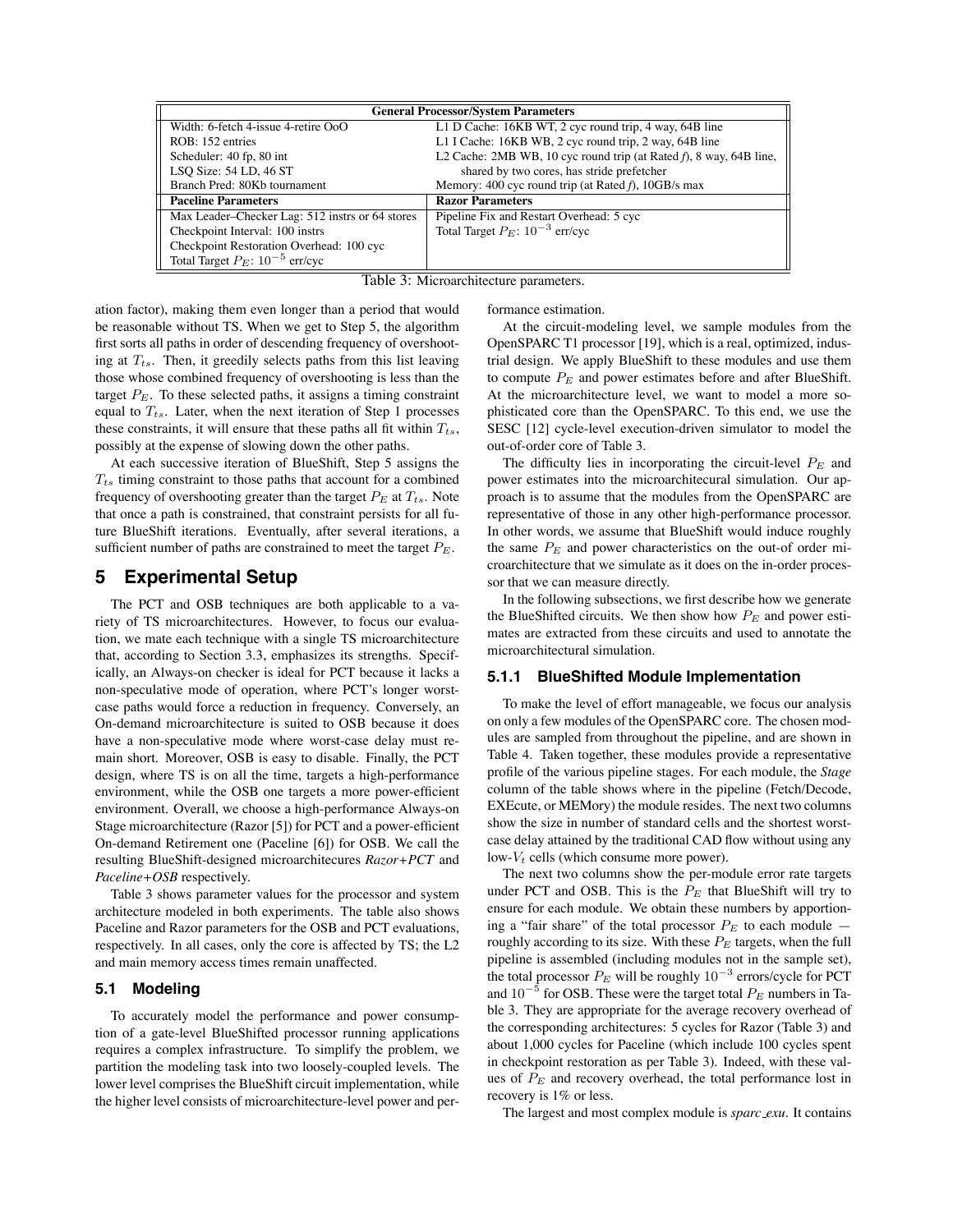| Module                        | Stage      | Num.   | $T_r$ | Target $P_E$ (Errors/Cycle) |            | Description                       |
|-------------------------------|------------|--------|-------|-----------------------------|------------|-----------------------------------|
| Name                          |            | Cells  | (ns)  | <b>PCT</b>                  | <b>OSB</b> |                                   |
| sparc_exu                     | <b>EXE</b> | 21.896 | 1.50  | $10^{-4}$                   | $10^{-6}$  | Integer FUs, control, bypass      |
| lsu_stb_ctl                   | <b>MEM</b> | 765    | 1.11  | $10^{-5}$                   | $10^{-7}$  | Store buffer control              |
| $l$ su <sub>-g</sub> ct $l$ 1 | MEM        | 2.336  | 1.50  | $10^{-5}$                   | $10^{-7}$  | Load/Store queue control          |
| lsu_dctl                      | MEM        | 3.682  | 1.00  | $10^{-5}$                   | $10^{-7}$  | L1 D-cache control                |
| sparc_ifu_dec                 | F/D        | 765    | 0.75  | $10^{-5}$                   | $10^{-7}$  | Instruction decoder               |
| sparc_ifu_fdp                 | F/D        | 7.434  | 0.94  | $10^{-5}$                   | $10^{-7}$  | Fetch datapath and PC maintenance |
| sparc_ifu_fcl                 | F/D        | 2.299  | 0.96  | $10^{-5}$                   | $10^{-7}$  | L1 I-cache and PC control         |

Table 4: OpenSPARC modules used to evaluate BlueShift.

| Feature size       | 130 <sub>nm</sub> scaled to 32 <sub>nm</sub> |
|--------------------|----------------------------------------------|
| Metal              | 7 layers                                     |
| $T_{max}$          | $100^{\circ}$ C                              |
| Low- $V_t$ devices | 10x leakage; 0.8x delay                      |
| f guardband        | 10%                                          |
|                    |                                              |

Table 5: Process parameters.

the integer register file, the integer arithmetic and logic datapaths along with the address generation, bypass and control logic. It also performs other control duties including exception detection, save/restore control for the SPARC register windows, and error detection and correction using ECC. This module alone is larger than many lightweight embedded processor cores.

Using Synopsis Design Compiler 2007.03 and Cadence Encounter 6.2, we perform full physical (placed and routed) implementations of the modules in Table 4 for the standard cell process described in Table 5. To make the results more accurate for a nearfuture (e.g., 32nm) technology, we scale the cell leakage so that it accounts for  $\approx$ 30% of the total power consumption. The process has a 10% guardband to tolerate environmental and process variations. This means that  $f_0 = 1.10 \times f_r$ , where  $f_r$  and  $f_0$  are the Rated and Limit Frequencies, respectively. The process also contains low- $V_t$  gates that have a 10x higher leakage and a 20% lower delay than normal gates [15, 23]. These gates are available for assignment in high-performance environments such as those with Razor. Finally, the FBB gates used in OSB are electrically equivalent to low- $V_t$  gates when FBB is enabled and to standard  $V_t$  gates when it is not.

Table 6 lists the BlueShift parameters. In the *Razor+PCT* experiments, we add hold-time delay constraints to the paths<sup>1</sup> to accommodate shadow latches. Moreover, shadow latches are inserted wherever worst-case delays exceed the speculative clock period. Each profiling phase (Step 2 of Figure 4) comprises a parallel run of 200 (or 400 for OSB) benchmark samples, each one running for 25K cycles.

We use the unmodified RTL sources from OpenSPARC, but we simplify the physical design by modeling the register file and the 64-bit adder as black boxes. In a real implementation, these components would be designed in full-custom logic. We use timing information supplied with the OpenSPARC to build a detailed 900MHz black box timing model for the register file; then, we use CACTI [21] to obtain an area estimate and build a realistic physical footprint. The 64-bit adder is modeled on [27], and has a worst-case delay of 500ns.

Although we find that BlueShift is widely applicable to logic modules, it is not effective on array structures where all paths are

| # Benchmarks run per iteration                            | 200 (PCT)<br>400 (OSB) |
|-----------------------------------------------------------|------------------------|
|                                                           |                        |
| # Cycles per benchmark                                    | 25K                    |
| $r$ : PCT relaxation factor                               | L.                     |
| $k$ : Fraction of all the dynamic overshooting that       | 0.01                   |
| remains un-addressed after each OSB iteration of Figure 4 |                        |

Table 6: BlueShift parameters.

exercised with approximately equal frequency. As a result, we classify caches, register files, branch predictor, TLBs, and other memory blocks in the processor as *Non-BlueShiftable*. We assume that these modules attain performance scaling without timing errors through some other method (e.g. increased supply voltage) and account for the attendant power overhead.

#### **5.1.2 Module-Level**  $P_E$  and Power

For each benchmark, we use Simics [10] to fast-forward execution over 1B cycles, then checkpoint the state and transfer the checkpoint to the gate-level simulator. To perform the transfer, we use the CMU Transplant tool [17]. This enables us to execute many small, randomly-selected benchmark samples in gate-level detail. Further, only the gate-level modules from Table 4 need to be simulated at the gate level. Functional, RTL-only simulation suffices for the remaining modules of the processor.

The experiments use SPECint2006 applications as the *Training* set in the BlueShift flow (Steps 1–5 of Figure 4). After BlueShift terminates, we measure the error rate for each module using SPECint2000 applications as the *Evaluation* set. From the latter measurements, we construct a  $P_E$  versus  $f$  curve for each SPECint2000 application on each module. All  $P_E$  measurements are recorded in terms of *the fraction of cycles on which at least one latch receives the wrong value*. This is an accurate strategy for the Razor-based evaluation, but because it ignores architectural and microarchitectural masking across stages, it is highly pessimistic for Paceline.

Circuit-level power estimation for the sample modules is done using Cadence Encounter. We perform detailed capacitance extraction and then use the tool's default leakage and switching analysis.

#### **5.1.3 Microarchitecture-Level**  $P_E$  and Power

We compute the performance and power consumption of the Paceline- and Razor-based microarchitectures using the SESC [12] simulator, augmented with Wattch [3], HotLeakage [26], and HotSpot [16] power and temperature models. For evaluation, we use the SPECint2000 applications, which were also used to evaluate the per-module  $P_E$  in the preceding section. The simulator needs only a few key parameters derived from the low-level circuit analysis to accurately capture the  $P_E$  and power impact of BlueShift.

<sup>&</sup>lt;sup>1</sup>For some modules, the commercial design tools that we use are unable to meet the minimum path delay constraints, but we make a best effort to honor them.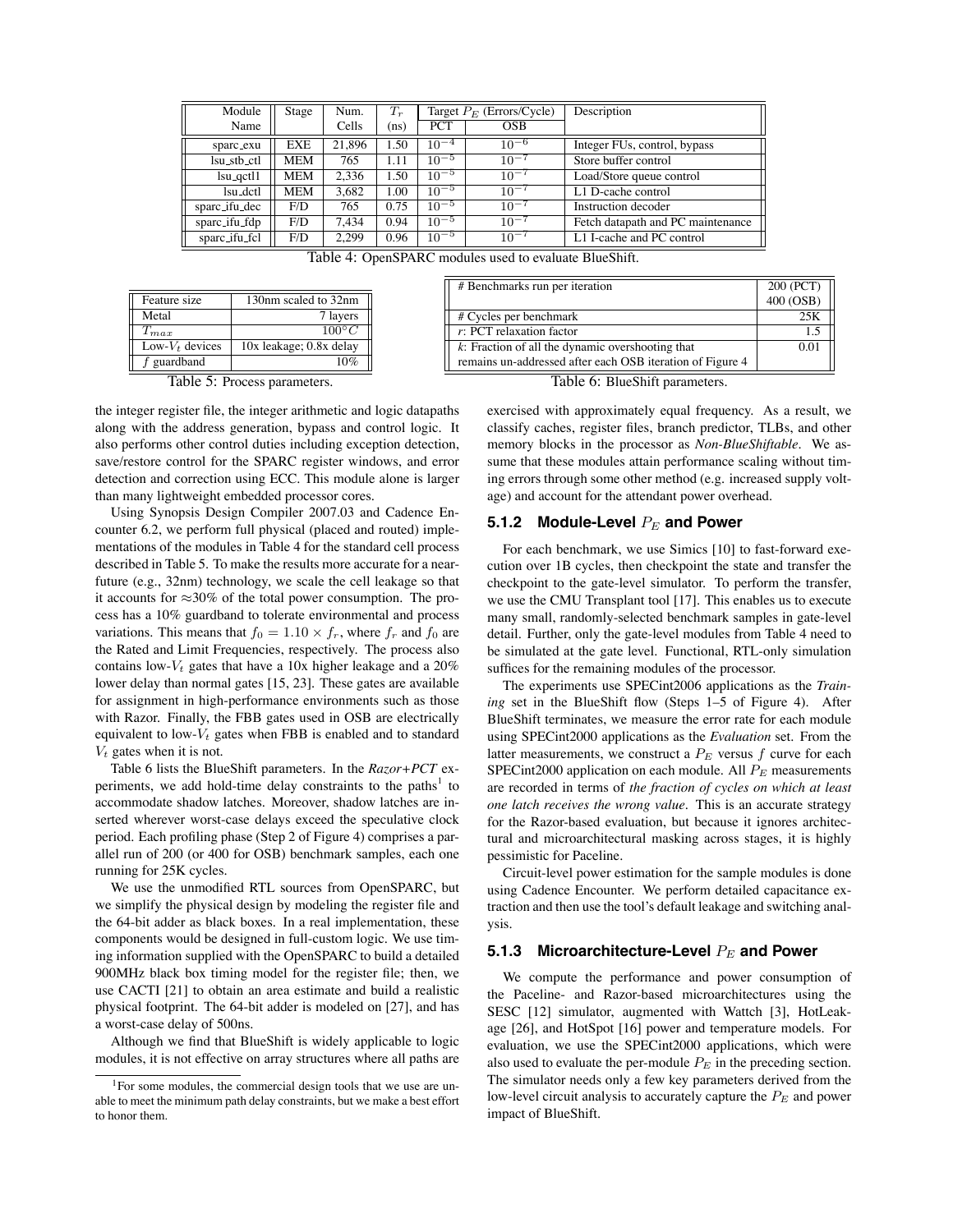|               | Paceline Base     |                   | Paceline+OSB      |                         | Razor Base        |                   | Razor+PCT         |                         |
|---------------|-------------------|-------------------|-------------------|-------------------------|-------------------|-------------------|-------------------|-------------------------|
| Module        | $P_{sta}$<br>(mW) | $E_{dyn}$<br>(pJ) | $P_{sta}$<br>(mW) | $\bar{E}_{dyn}$<br>(pJ) | $P_{sta}$<br>(mW) | $E_{dyn}$<br>(pJ) | $P_{sta}$<br>(mW) | $\bar{E}_{dyn}$<br>(pJ) |
| sparc_exu     | 68.5              | 207.8             | 75.1              | 207.8                   | 175.1             | 217.2             | 130.3             | 257.8                   |
| lsu_stb_ctl   | 2.1               | 5.6               | 2.1               | 5.6                     | 4.3               | 6.0               | 3.9               | 9.5                     |
| $lsu_qct11$   | 4.7               | 18.8              | 4.7               | 18.8                    | 12.4              | 18.8              | 15.4              | 35.9                    |
| lsu_detl      | 8.8               | 33.3              | 9.2               | 33.3                    | 20.7              | 35.1              | 21.3              | 54.5                    |
| sparc_ifu_dec | 2.1               | 1.4               | 3.3               | 1.4                     | 5.9               | 3.9               | 5.1               | 5.3                     |
| sparc_ifu_fdp | 21.7              | 117.6             | 23.8              | 117.6                   | 36.1              | 119.6             | 30.0              | 146.6                   |
| sparc_ifu_fcl | 5.8               | 15.7              | 6.4               | 15.7                    | 16.5              | 15.7              | 10.6              | 24.3                    |
| Total         | 113.7             | 400.3             | 124.7             | 400.3                   | 271.0             | 416.1             | 216.6             | 533.7                   |

Table 7: Static power consumption ( $P_{sta}$ ) and switching energy per cycle ( $E_{dyn}$ ) for each module implementation.

To estimate the  $P_E$  for the entire pipeline, we first sum up the  $P_E$  from all of the sampled modules of Table 4. Then, we take the resulting  $P_E$  and scale it so that it also includes the estimated contribution of all the other BlueShiftable components in the pipeline. We assume that the  $P_E$  of each of these modules is roughly proportional to the size of the module. Note that by adding up the contributions of all the modules, we are assuming that the pipeline is a series-failure system with independent failures, and that there is no error masking across modules. The result is a whole-pipeline  $P<sub>E</sub>$  versus frequency curve for each application. We use this curve to initiate error recoveries at the appropriate rate in the microarchitectural simulator.

For power estimation, we start with the dynamic power estimations from Wattch for the simulated pipeline. We then scale up these *Raw* power numbers to take into account the higher power consumption induced by the BlueShift optimization. The scale factor is different for the BlueShiftable and the Non-BlueShiftable components of the pipeline. Specifically, we first measure the dynamic power consumed in all of the sampled OpenSPARC modules as given by Cadence Encounter. The ratio of the power after BlueShift over the power before BlueShift is the factor that we use to scale up the Raw power numbers in the BlueShiftable components. For the Non-BlueShiftable components, we first compute the increase in supply voltage that is necessary for them to keep up with the frequency of the rest of the pipeline, and then scale their Raw power numbers accordingly.

For the static power, we use a similar approach based on HotLeakage and Cadence Encounter. However, we modify the HotLeakage model to account for the differing numbers of low- $V_t$  gates in each environment of our experiments.

As a thermal environment, microarchitectural power simulations assume a 16-core, 32nm CMP with half of the cores idle. Maximum temperature constraints are enforced.

# **6 Evaluation**

For each of the *Paceline+OSB* and *Razor+PCT* architectures, this section estimates the whole-pipeline  $P_E(f)$  curve, the performance, and the total power.

#### **6.1 Implementations of the Pipeline Modules**

Our evaluation uses four different implementations of the modules in Table 4. The *Paceline Base* implementation uses a traditional CAD flow to produce the fastest possible version of each module without using any low- $V_t$  gates. We choose this leakage-efficient implementation because our Paceline-based design points target a power-efficient environment (Section 5). This implementation, when used in an environment where the two cores in Paceline are decoupled [6], provides the normalized basis for the frequency and performance results in this paper. Specifically, a frequency of 1 corresponds to the Rated Frequency of the *Paceline Base* implementation, and a speedup of 1 corresponds to the performance of this implementation when the cores are decoupled.

If we run the *Paceline Base* design through the BlueShift OSB flow targeting a 20% frequency increase for all the modules (at the target  $P_E$  specified in Table 4), we obtain the  $Paceline+OSB$ implementation. Note that, in this implementation, if we disable the body bias, we obtain the same performance and power as in *Paceline Base*.

The PCT evaluation with Razor requires the introduction of another non-BlueShifted implementation. Since our Razor-based design points target a high-performance environment (Section 5), we use an aggressive traditional CAD flow that is allowed unrestricted use of low- $V_t$  gates (although the tools are still instructed to minimize leakage as much as possible). Because of the aggressive use of low- $V_t$  devices, the modules in this implementation reach a worst-case timing that is 15% faster than *Paceline Base*. We then apply Razor to this implementation and call the result *Razor Base*.

Finally, we use the BlueShift PCT flow targeting a 30% frequency increase over *Paceline Base* for all modules — again at the target  $P_E$  specified in Table 4. This implementation of the modules also includes Razor latches. We call it *Razor+PCT*.

Each implementation offers a different tradeoff between dynamic and static power consumption. Table 7 shows the static power at  $85^{\circ}$ C ( $P_{sta}$ ) and the average switching energy per cycle  $(E_{dyn})$  consumed by each module under each implementation. As expected, *Paceline Base* consumes the least power and energy. Next, *Paceline+OSB* has only slightly higher static power.

The two Razor-based implementations have higher static power consumption, mostly due to their heavier use of low- $V_t$ devices. In *Razor Base* and *Razor+PCT*, the fraction of low-Vt gates is 11% and 5%, respectively. Additionally, the Razor-based implementations incur power overhead from Razor itself. This overhead is more severe in *Razor+PCT* than in *Razor Base* for two reasons. First, note that any latch endpoint that can exceed the speculative clock period requires a shadow latch. After PCTinduced path relaxation, the probability of an endpoint having such a long path increases, so more Razor latches are required. Second, *Razor+PCT* requires more hold-time fixing. This is because we diverge slightly from the original Razor proposal [5] and assume that the shadow latches are clocked a constant delay after the main edge — rather than a constant phase difference. With PCT-induced path relaxation, the difference between the long and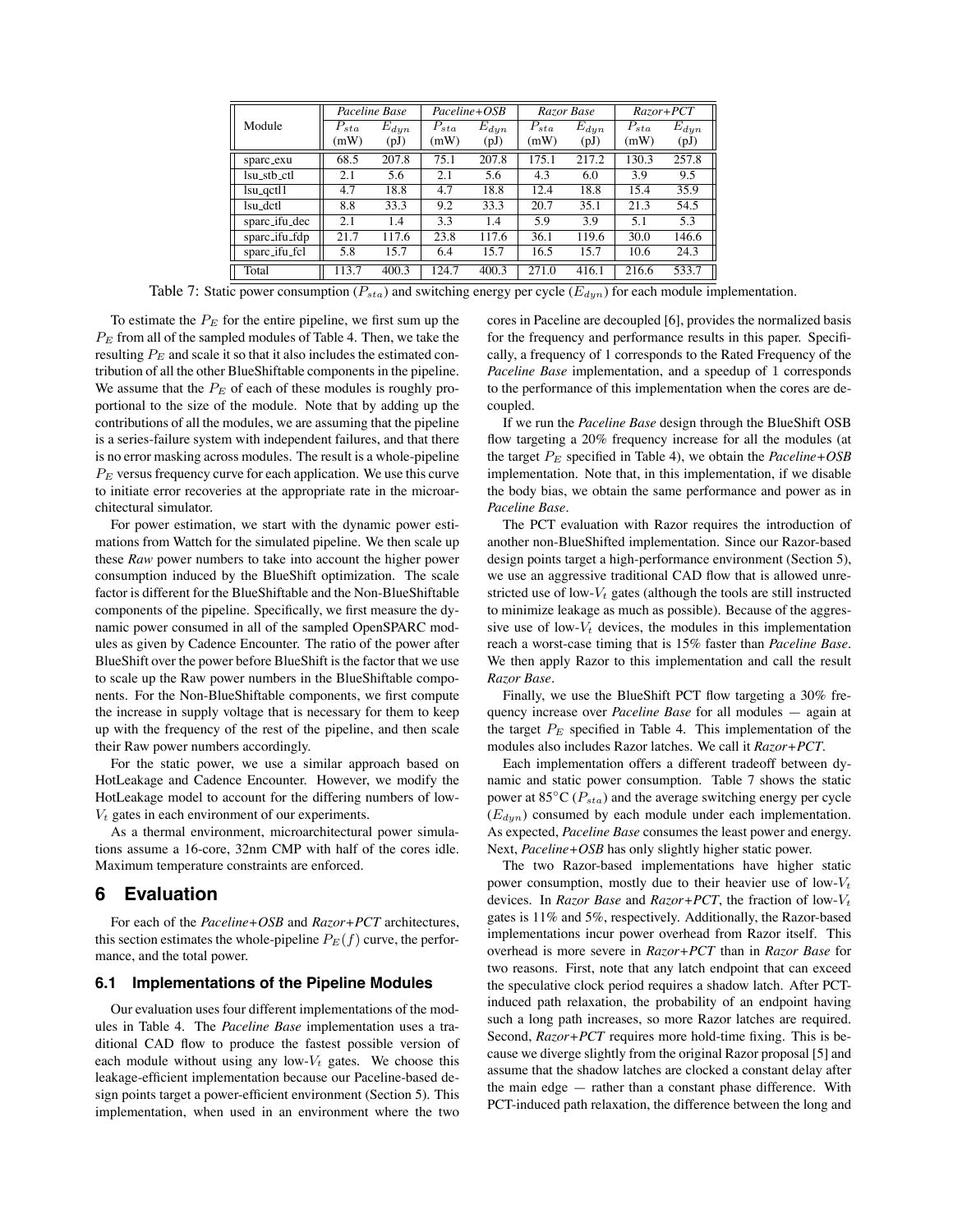

Figure 7: Whole-pipeline  $P_E(f)$  curves for the four implementations. The frequencies are given relative to the Rated Frequency (fr) of *Paceline Base*.

short path delay increases, and the delay between the shadow and main latch clock must be increased. This requires more buffers on the short paths to guarantee sufficient shadow hold time.

#### **6.2 Error Curve Transformations**

We now consider the resulting whole-pipeline  $P_E(f)$  curves. Figures  $7(a)-(d)$  show the curves for each of the four implementations. These curves do not include the effect of the non-BlueShiftable modules. In each plot, the  $x$  axis shows the frequency relative to the Rated Frequency  $(f_r)$  of *Paceline Base*. Each plot has one curve for each SPECint2000 application. In addition, there is a horizontal dashed line that marks the wholepipeline target  $P_E$ , namely  $10^{-5}$  errors per cycle for the Pacelinebased environments and  $10^{-3}$  for the Razor-based ones.

Figure 7(a) shows the curve for *Paceline Base*. Since we use a 10% guardband (Table 5), the Limit Frequency  $f_0$  is at 1.1 in the plot. As we increase  $f, P_E$  takes non-zero values past  $f_0$  (although it is invisible in the figure) and quickly reaches high values. This is due to the critical path wall of conventional designs. Consequently, using TS on a non-BlueShift design can only manage frequencies barely above  $f_0$  before  $P_E$  becomes prohibitive.

Figure 7(b) shows the curve for *Paceline+OSB*. This plot follows the *Targeted Acceleration* shape in Figure 2. Specifically,  $P_E$  starts taking non-zero values past  $f_0$  like in *Paceline Base* a static timing analysis shows that the worst-case delays are unchanged from *Paceline Base*. However, the rise in  $P_E$  is delayed until higher frequencies. Indeed,  $P_E$  remains negligible until a relative frequency of 1.27, compared to about 1.11 in *Paceline Base*. This shows that the application of BlueShift with OSB enables an increase in processor frequency of 14%.

Figure 7(b) also shows a dashed vertical line. This was OSB's frequency target, namely a 20% increase over *Paceline Base* (Section  $6.1$ ) — or  $1.2 \times 1.1 = 1.32$  after the guardband. However, we see that OSB did not meet its target. This is because the Training application set (which was used in the optimization algorithm of Figure 4) failed to capture some key behavior of the Evaluation set (which was used to generate the  $P_E$  curves). Consequently,  $Pace$ *line+OSB*, like other TS microarchitectures, will rely on its control mechanism to operate at the frequency that maximizes performance (1.27 in this case) rather than at its target. While higher frequencies may be possible with more comprehensive training, the obtained 14% frequency increase is substantial.

Figure 7(c) shows the curve for *Razor Base*. Since this is not a BlueShifted design, it exhibits a rapid  $P_E$  increase as in *Paceline Base*. The difference here is that, because it targets a

high-performance (and power) design point, it attains a higher frequency than *Paceline Base*.

Finally, Figure 7(d) shows the curve for *Razor+PCT*. The plot follows the *Delay Trading* shape in Figure 2. Specifically,  $P_E$ starts taking non-zero values at lower frequencies than in *Paceline Base*, but the curve rises more gradually than in *Paceline+OSB*. The dashed vertical line shows the target frequency, which was 30% higher than *Paceline Base* (Section 6.1) — or 1.3×1.1=1.43 after the guardband. We can see that most applications reach this frequency at the whole-pipeline target  $P_E$ . Compared to the frequency of 1.28 attained by *Razor Base*, this means that BlueShift with PCT enables an increase in processor frequency of 12%. The two exceptions are the *twolf* and *vpr* applications, which fail to meet the target  $P_E$  due to discrepancies between the Training and Evaluation application sets. For these applications, the *Razor+PCT* architecture will adapt to run at a lower frequency, so as to maximize performance.

### **6.3 Paceline+OSB Performance and Power**

We compare three Paceline-based architectures. First, *Unpaired* uses the *Paceline Base* module implementation and one core runs at the Rated Frequency while the other is idle. Secondly, *Paceline Base* uses the *Paceline Base* module implementation and the cores run paired under Paceline. Finally, *Paceline+OSB* uses the *Paceline+OSB* module implementation and the cores run paired under Paceline. For each application, *Paceline Base* runs at the frequency that maximizes performance. For the same application, *Paceline+OSB* runs at the frequency that maximizes performance considering only the  $P_E$  curves of the BlueShiftable components; then, we apply traditional voltage scaling to the non-BlueShiftable components so that they can catch  $up$  – always subject to temperature constraints.

Figure 8(a) shows the speedup of the *Paceline Base* and *Paceline+OSB* architectures over *Unpaired* for the different applications. We see that *Paceline+OSB* delivers a performance that is, on average, 8% higher than that of *Paceline Base*. Therefore, the impact of BlueShift with OSB is significant. The figure also shows that, on average, *Paceline+OSB* improves the performance by 17% over *Unpaired*. Finally, given that all applications cycle at approximately the same frequency for the same architecture (Figures 7(a) and 7(b)), the difference in performance across applications is largely a function of how well individual applications work under Paceline. For example, applications with highlypredictable branches such as *vortex* cause the checker to be a bottleneck and, therefore, the speedups in Figure 8(a) are small.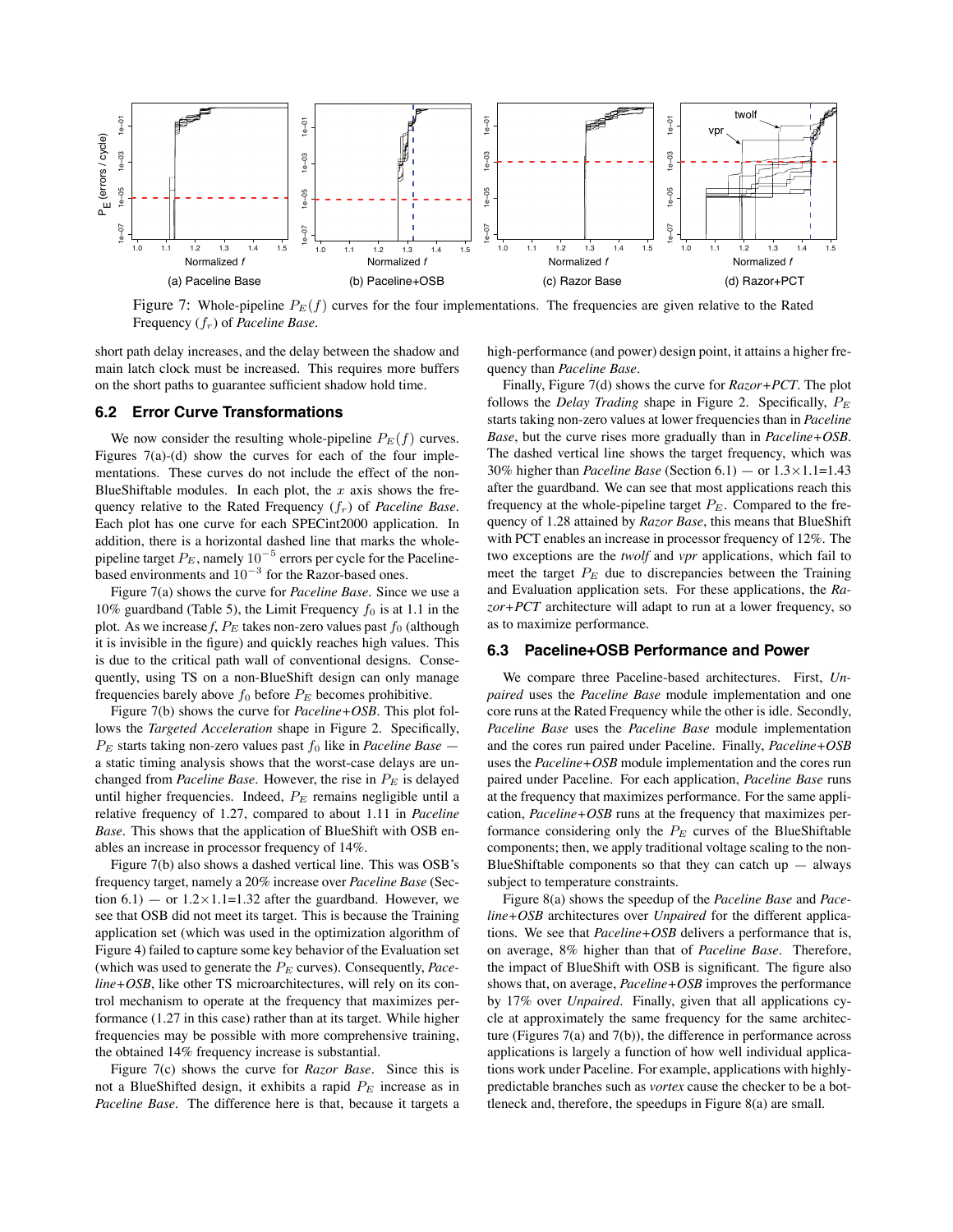

Figure 8: Performance (a) and power consumption (b) of different Paceline-based processor configurations. *BS* and *NonBS* refer to BlueShiftable and non-BlueShiftable modules, respectively.



Figure 9: Performance (a) and power consumption (b) of different Razor-based processor configurations.

Figure 8(b) shows the power consumed by the processor and L1 caches in *Paceline Base*, *Paceline+OSB*, and two instances of *Unpaired*. The power is broken down into power consumed by the checker core (which is never BlueShifted), non-BlueShiftable modules in the leader, BlueShiftable modules in the leader, and extra Paceline structures (checkpointing, VQ, and BQ). On average, the power consumed by *Paceline+OSB* is 12% higher than that of *Paceline Base*. Consequently, BlueShift with OSB does not add much to the power consumption while delivering a significant performance gain. Note that the checker power is generally lower when the cores run in paired mode. This is because the checker core saves energy by skipping the execution of many wrong-path instructions.

#### **6.4 Razor+PCT Performance and Power**

We now compare two Razor-based architectures. *Razor Base* uses the *Razor Base* module implementation, while *Razor+PCT* uses the *Razor+PCT* one obtained by applying BlueShift with PCT. As before, *Razor+PCT* runs at the frequency given by the  $P<sub>E</sub>$  curves of the BlueShiftable components; then, we apply traditional voltage scaling to the non-BlueShiftable components so that they can catch up.

Figure 9(a) shows the speedup of the *Razor Base* and *Razor+PCT* architectures over the *Unpaired* one used as a baseline in Figure 8(a). Since these Razor-based architectures target high performance, they deliver higher speedups. We see that, on average, *Razor+PCT*'s performance is 6% higher than that of *Razor Base*. This is the impact of BlueShift with PCT in this design —

which is not negligible considering that *Razor Base* was already designed for high performance. We also see that *vpr* and, to a lesser extent, *twolf* do not perform as well as the other applications under  $Razor+PCT$ . This is the result of the unfavorable  $P_E$ curve for these applications in Figure 7(d).

Figure 9(b) shows the power consumed by the two processor configurations. The power is broken down into the contributions of the non-BlueShiftable and the BlueShiftable modules. On average, *Razor+PCT* consumes 23% more power than *Razor Base*. This is because it runs at a higher frequency, uses a higher supply voltage for the non-BlueShiftable modules, and needs more shadow latches and hold-time buffers.

Given *Razor+PCT*'s delivered speedup and power cost, we see that BlueShift with PCT is not compelling from an  $E \times D^2$  perspective. Instead, we see it as a technique to further speed-up a high-performance design (at a power cost) when conventional techniques such as voltage scaling or body biasing do not provide further performance. Specifically, for *logic* (i.e., BlueShiftable) modules, BlueShift with PCT provides an *orthogonal* means of improving performance when further voltage scaling or body biasing becomes unfeasible. In this case however, for the pipeline as a whole, non-BlueShiftable stages remain a bottleneck that must be addressed using some other technique.

#### **6.5 Computational Overhead**

Although most modules of Table 4 were fully optimized with BlueShift in one day on our 100-core cluster, the optimization of *sparc exu* took about one week. Such long turnaround times dur